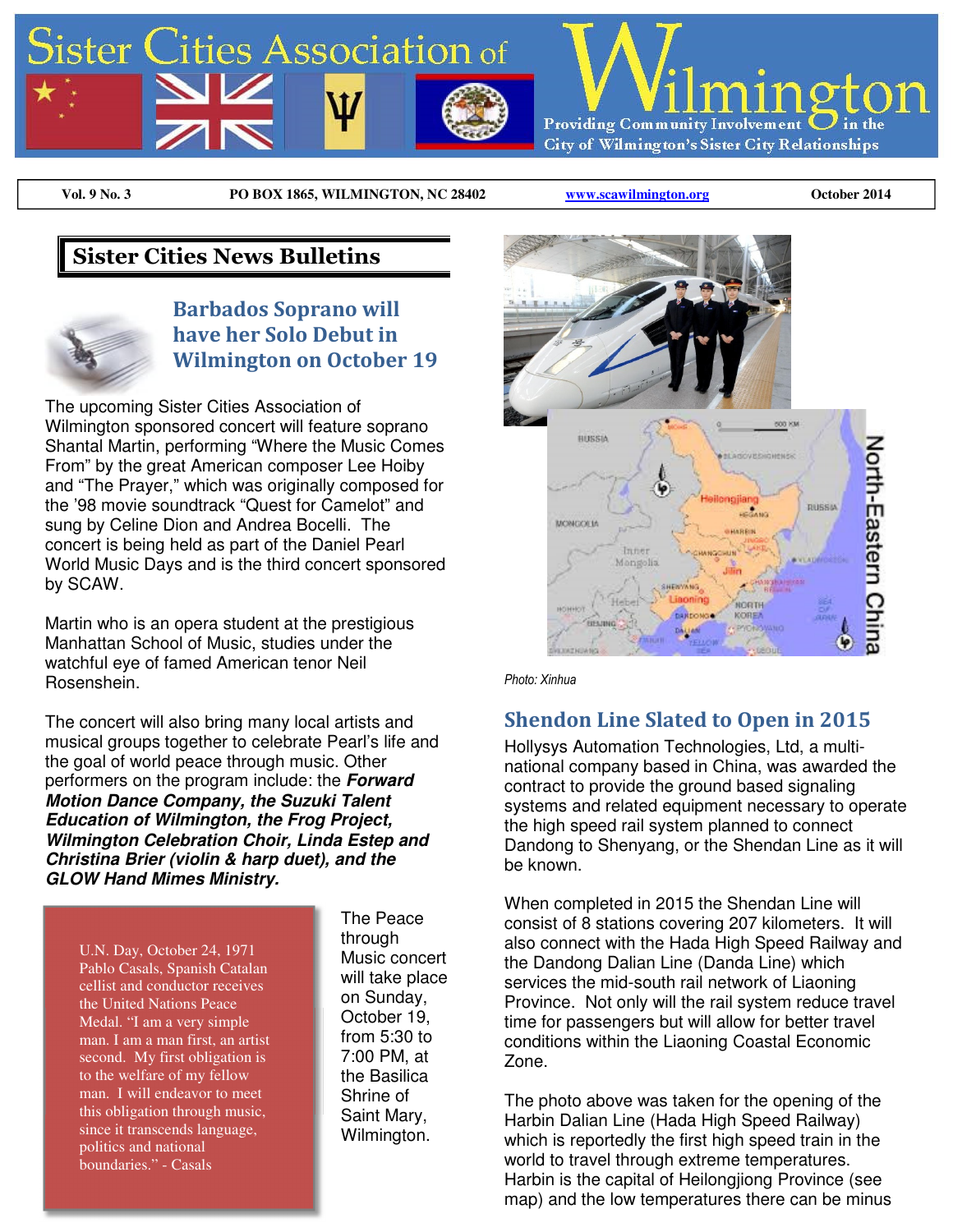40 degrees Celsius during the winter. There were several engineering challenges to overcome and the training of personnel is probably equal to that of an airline pilot. The Harbin Dalian Line which has 30 stations linking Heilongjiong, Jilin and Liaoning provinces was launched in December 2012 after five years of construction due to both the latitude and weather delays. The length of the line is over 900 kilometers and can take as little as 3 hours in the summer to reach Dalian or 5.5 hours in the winter when the speeds are adjusted for the conditions.

Over the four weeks of Spring Festival last year, literally a month after the line was in full operation, the number of daily travelers on the rail system exceeded 168,000. By next year the system connecting the three provinces will be complete. The expansion of high speed rail service will open up commerce flowing from these linked cities throughout the northeast region of China to the world. It will also create barrier free tourism. Planning has been underway to create the formation of an ecological tourism zone which will include the Greater Khinjan Range, the Zhalong Nature Reserve, and Changbai Mountains.



Photo: Xing'an Larch Forest Heilongjiong Province

#### **San Pedro Emergency Medical Services Get a Much Needed Boost**

Belize's Minister of Health, Pablo Marin, sat down with San Pedro Mayor, Daniel Guerrrero, in August to discuss the need for 24-hour emergency medical services on the island. A commitment was made during the visit for the Ministry of Health to provide \$500,000 to cover personnel costs and another \$200,000 in upgrades to the current medical facility on the island. An additional 20+ employees will be hired at Dr. Otto Rodriguez's Poly Clinic II, including drivers, security personnel, mid-wives, doctors and nurses. Currently the facility operates from 8 AM to 8 PM Monday through Friday and 6 hours on Saturdays. Only limited medical care can be provided on site during hours of operation and after hours getting seriously ill patients transported to Belize City is risky at best. The expanded services will be phased in as personnel are hired and facilities are upgraded.

The island has grown to nearly 28,000 permanent and temporary residents and falls short of the WHO's recommended number of doctors per capita, in addition to not having 24 emergency medical

services available for residents or tourists. Last April the government of Dubai, United Emirates, donated health support vehicles, known as tuk-tuks, to Belize. Three have been brought to Ambergris Caye and drivers have been trained to start using them. Tuktuks (motorized rickshaws), a common form of intraurban transportation in Southeast Asia and the Middle East, are better known by Westerners as alternatives to taxis rather than medical transport. The environmental impact from the older diesel and compressed gas model tuk-tuks are not a significant risk factor on Ambergris Caye due the low incidence of motorized vehicles. Boats, golf carts, and bicycles are the primary modes of transportation on Isla Bonita.



*Photo credit: San Pedro Sun (medical support tuk-tuks parked at the Poly Clinic II in San Pedro)*

## **Commission Updates**

Barbara Greenwood, principal at Forest Hills Global Elementary School, was appointed to fill the vacancy in the New Hanover County School District seat on the Commission. Charles Blanton was also appointed by City Council to fill a community seat on the Commission.

The Commission will be select a chair and vice-chair as part of its annual re-organizational plan at the next meeting.

## **SCAW Says Farewell to a Dedicated Board Member and Welcomes Three**

**New** 



**Members**  SCAW board president, Darrell Irwin, announced his resignation due to increased professional commitments. Darrell initiated the China